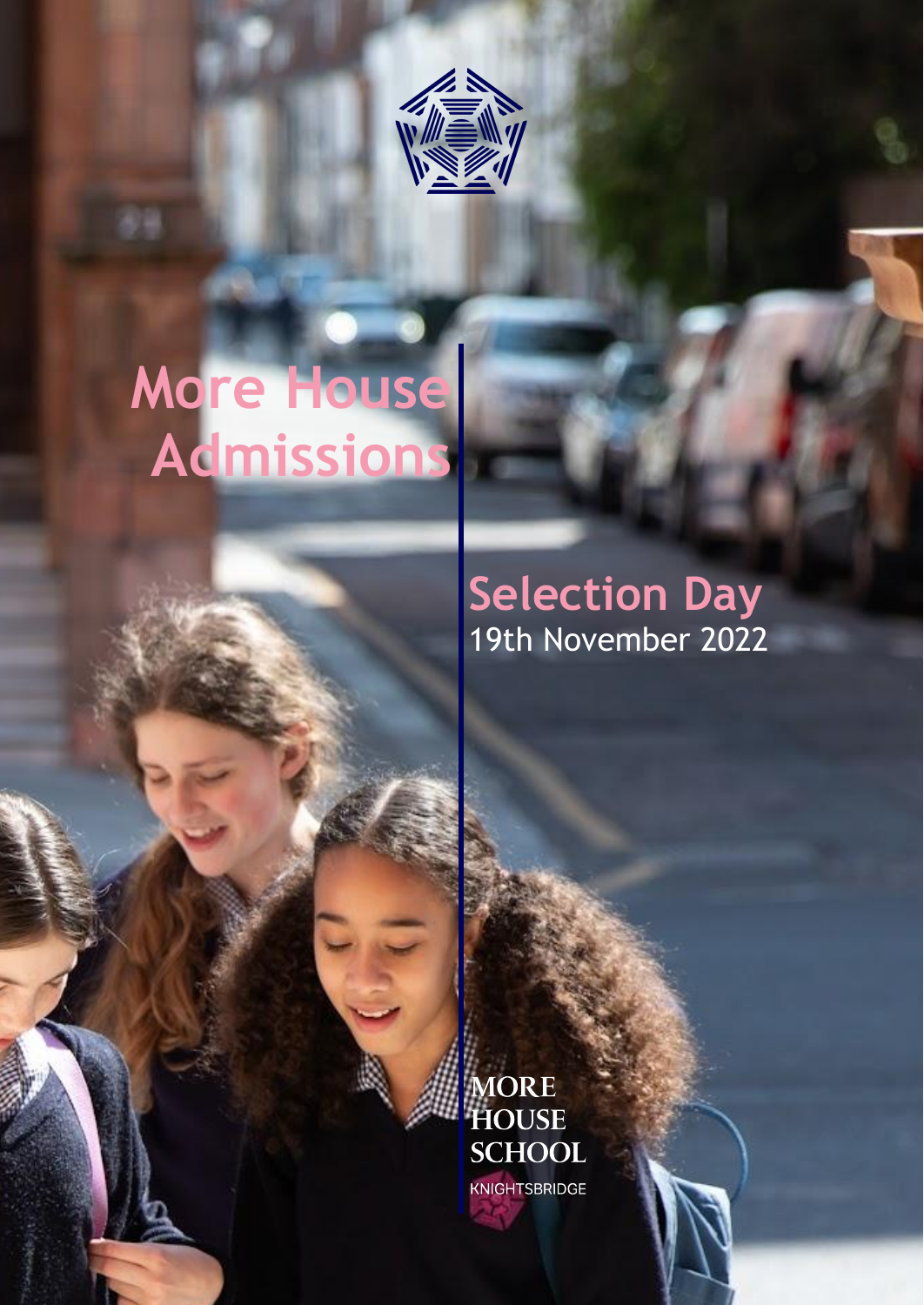

#### **Welcome to More House; a small school that means big business. We are a creative-thinking Catholic school for girls aged 11-18 in the heart of Knightsbridge, preparing our pupils to be the ethical leaders of tomorrow.**

More House offers a bespoke education that is progressive and future-focused. Our academic philosophy is underpinned by trust and strong teacher-pupil relationships. We know our students well and support them in succeeding both in and out of the classroom. We provide a nurturing environment for all our students to grow to new heights.

We are a Catholic school who welcomes pupils of all faiths or no faith and encourages mutual respect and tolerance among our students and staff. We are a beautifully diverse school and celebrate the richness that this brings to our community. Pupils and staff alike, describe More House as 'a family.'

A greenhouse, not a hothouse.

#### **Selection Day - Saturday 19th November 2022**

At More House, we value the whole person and take the time to meet each prospective pupil who has registered for a place in our Year 7. As we are part of the 11+ London Consortium, all candidates also complete an entrance exam either at their prep school on one of the fixed dates in December, or here at More House on a date to be confirmed.

For More House, our Selection Day is the most important part of the admissions process. Each child will join us for a total of 2½ hours, during which they will take part in the following activities:

- Creative Task
- STEM Activity
- Interview with a member of our Senior Leadership Team

There is no need for applicants to prepare for the day, but if they have a piece of work or artefact that they would like to bring in to talk about during the interview, then we would be delighted to see it. We want all applicants to enjoy the day, as well as demonstrating the gifts and talents that they bring as individuals.